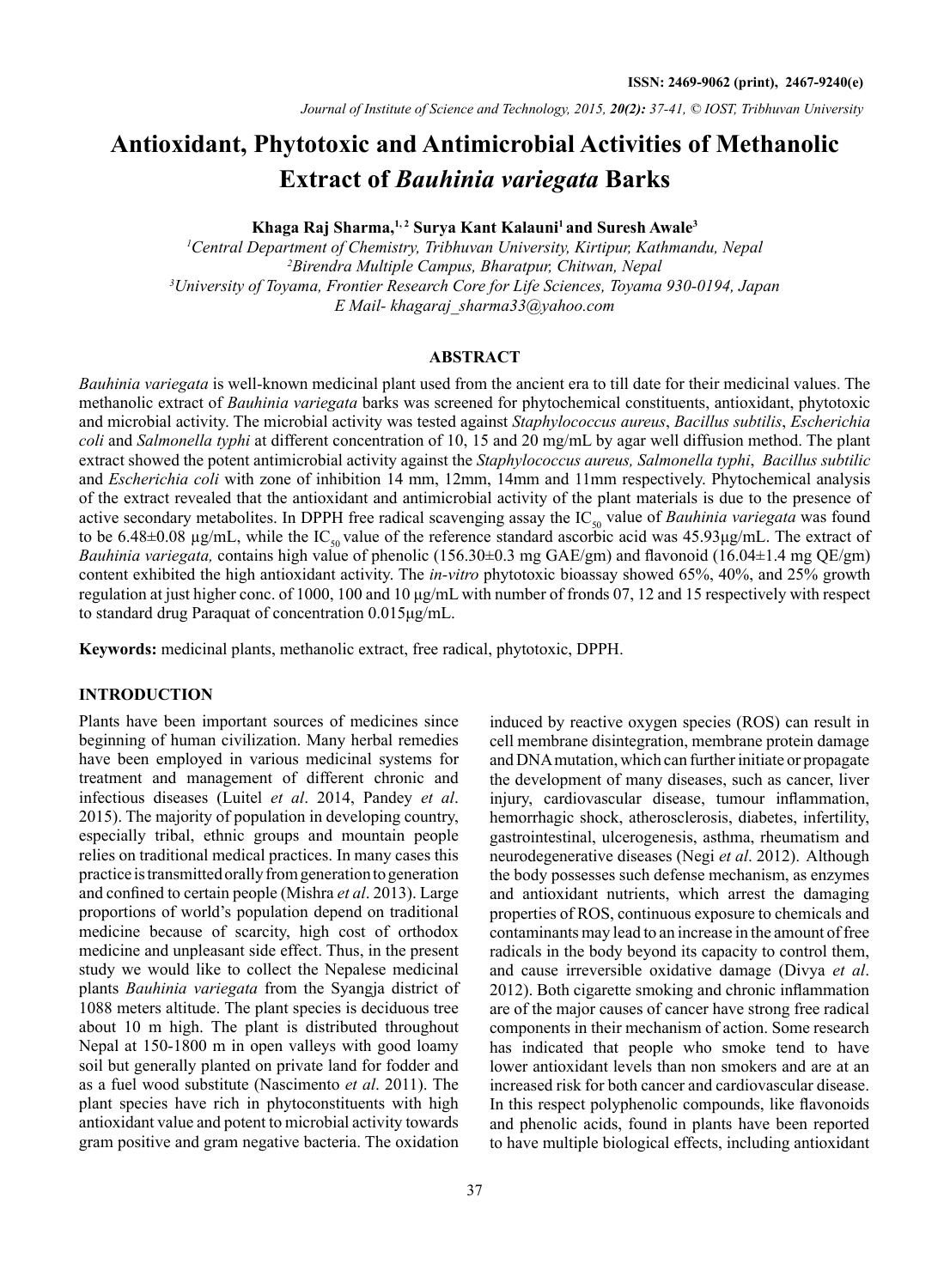activity (Pahwa *et al*. 2011). It is generally assumed that frequent consumption of plant derived phytochemicals from vegetables, fruits, tea and herbs may contribute to shift the balance toward an adequate antioxidant status (Sawhney *et al*. 2011). In the present study, antioxidant potential of the methanol extracts of *Bauhinia variegata* with IC<sub>50</sub> value was found to be 8.05 $\pm$ 1.4 μg/mL as compared to the standard ascorbic acid 45.93 μg/mL. by using 1,1-diphenyl-2-picrylhydrazyl (DPPH) free radical scavenging assay.

Infectious disease account for approximately one half of all deaths in tropical countries and they are considered a major threat to human health because of the unavailability of vaccines or limited chemotherapy. Infectious diseases caused by multi-resistant microbial strains are on the increase and fighting these diseases with natural products may be more efficacious (Dhale *et al*. 2011). The aim of this study is to investigate the *in vitro* antioxidant and antimicrobial activity of methanolic extracts of *Bauhinia variegata* barks. The most important bioactive constituents of plants are steroids, terpenoids, carotenoids, flavonoids, alkaloids, tannins and glycosides (Saha *et al*. 2011). In this study the methanolic plant extract was tested against gram positive and gram negative bacteria and showed higher antibacterial activity against *Salmonella typhi*, *Bacillus subtilic*, *Escherichia coli* and *Stayphylococcus aureus.* Phytotoxic natural products may be utilized either directly or as lead compounds for the development herbicides (Morimoto *et al*. 2009). Some wild plants are known to exhibit phytotoxicity by releasing water soluble phytotoxins (Horshy 1977, Sterling 1987). These undesired plants that complete with crop plants for nutrients and produce toxic chemicals which inhibit germination and growth of desired plant (Ghulan *et al*. 2013).

## **Materials and Method**

#### **Plant materials**

The plant sample was collected from Syangja district of Nepal based on ethnobotanical uses. The plant was identified by Rita Chhetry, Research Officer, National Herbarium and Plant Resources, Ministry of Forests and Soil Conservation, Godawari, Nepal.

#### **Extraction**

The plant sample was shade dried at room temperature and powdered material was then weighed (50 g), soaked in methanol for 72h and filtered using Whatman No 40 filter paper. The filtrate obtained was concentrated under reduced pressure in a rotatory evaporator to obtain the crude extract.

#### **Phytochemical screening**

Phytochemical analysis of crude methanolic extracts of these medicinal plants was carried out based on the procedure described on the standard protocol (Edeoga *et al*. 2005).

## **Antimicrobial activity**

Nutrient agar was added in distilled water in the ratio of 28 g/litre in appropriate size of conical flasks and boiled with continuous shaking and autoclaved at  $121 \text{ °C}$  for 30 minutes. Sterilized media was allowed to cool about 50 °C. These were distributed in the sterile Petri-plates of size of 90 mm diameter in the ratio 25 mL per plate aseptically and labeled properly. Plates were left as such for solidification.

The antibacterial of crude extract was employed against the test organisms by agar well diffusion method. Sterile Muller Hinton Agar (MHA) plates of approximately 4mm thickness were prepared. Before using the plates, they were dried under hot air oven at appropriate temperature to remove excess of moisture from the surface of the media. The fresh inoculums comparable with turbidity standard were prepared. Then a sterile cotton swab was taken out and was dipped into the prepared inoculums. The excess of inoculums was removed by pressing and rotating against the upper inside side wall of the tube above the liquid level and then swabbed carefully all over the plate. The plate was rotated through the angle of 60° after each swabbing. Finally the swab was passed round the edges of the agar surface. The inoculated plates were left to dry for few minutes at room temperature with the lid closed. Then with the help of sterile cork borer no 5, wells were made in the inoculated media plates and labeled properly. So, the diameter of a well was 6 mm. Then 50 μL of the plant extract was introduced into respective well. In one well pure methanol was filled as control. The plates were then left for half an hour with the lid closed so that the extract diffused into media. The plate was incubated overnight at  $37 \degree C$ . After proper incubation (18-24 hours) the plates were observed for the zone of inhibition around well (Farrukh *et al*. 2010, Nucrat *et al*. 2006, Rao *et al*. 2008).

## **Antioxidant activity test (DPPH radical scavenging assay)**

The free radical scavenging activity was measured by using DPPH assay. Different concentration of test samples (5, 10, 20, 30, 40, 50, 60, 70, 80, 90, 100  $\mu$ g/ mL) were prepared while the concentration of DPPH was 0.2mM in the reaction mixture. These reaction mixtures were taken in Eppendorf tubes and incubation at  $37 \,^{\circ}\text{C}$ for 30 min. Discolorations were measured at 517 nm using a UV-Visible Spectrophotometer. Percent radical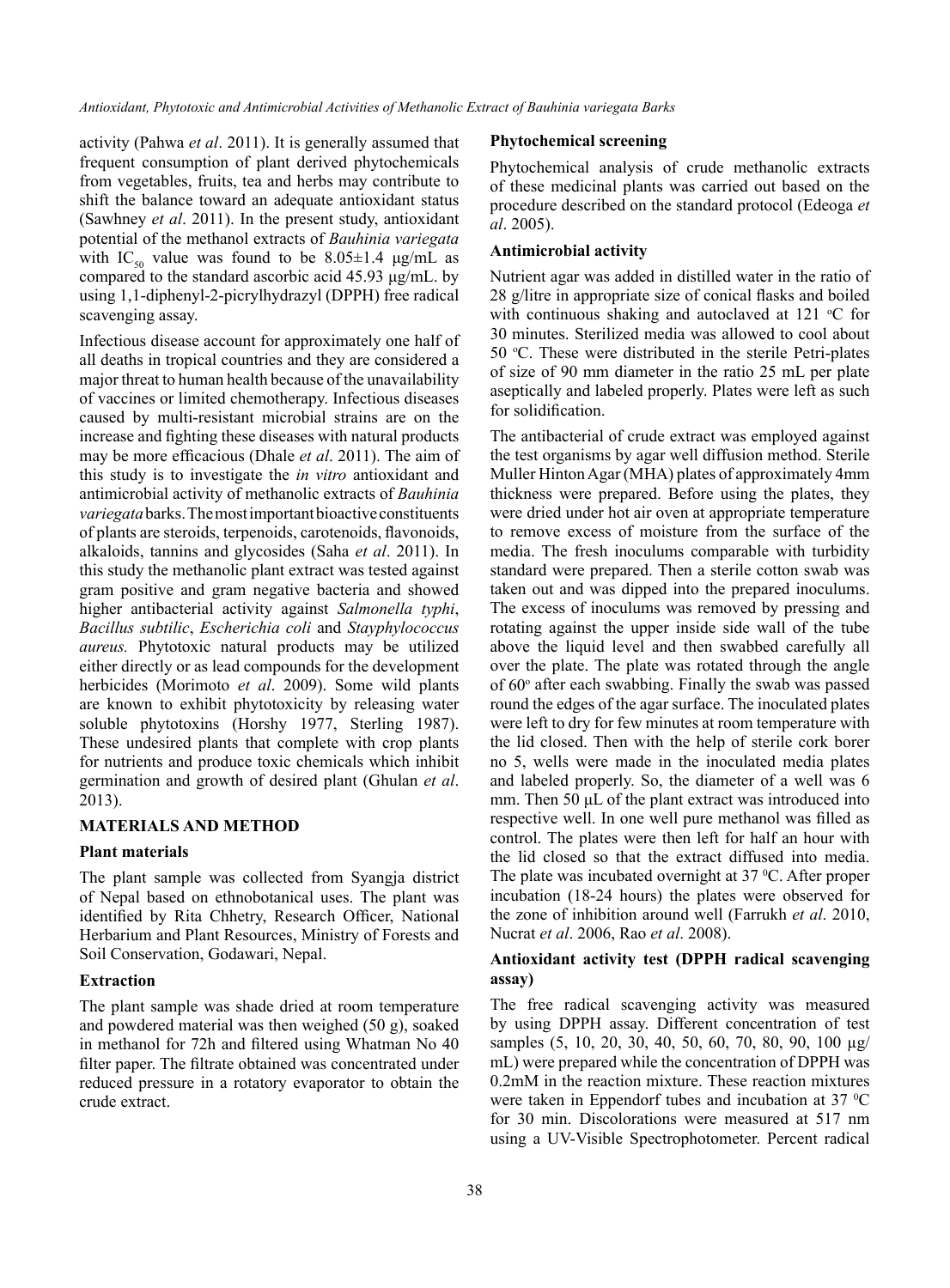*Khaga Raj Sharma, Surya Kant Kalauni and Suresh Awale*

scavenging activity by sample treatment was determined by comparison with methanol treated control group; ascorbic acid was used as positive control. Measurement was performed at least in triplicate. The percentage scavenging of the DPPH free radical was calculated using the following equation (Yerra *et al*. 2008, Jondaity *et al*. 2005, Pani *et al*. 2011).

% Scavenging=
$$
\frac{\text{Abs. control - Abs. sample}}{\text{Abs. control}}
$$
x100

The inhibition curve was plotted for the triplicate experiments and represented as percentage of mean inhibition  $\pm$  standard deviation and the IC<sub>50</sub> values was obtained.

#### **In-vitro Phytotoxicity bioassay**

E-Medium was prepared by mixing various constituents in 1000 ml distilled water and pH was adjusted between 6.0 to 7.0 by adding KOH pellets (Stock solution). Working E-medium was prepared by mixing 100 mL of stock solution and 900 ml of distills water. 30 mg for crude extract was dissolved in 1.5 ml of solvent methanol serving as stock solution. Three flasks were inoculated with 10, 100 and 1000 µL of solution pipette from the stock solution for 10, 100 and 1000 µg/ml solvent was allowed to evaporate overnight. 20 mL of working E. medium was added and then plant of Lemna minor, each containing a rosette of two to three fronds, to each flask. (total 20 fronds). Other flasks supplemented with E-medium and reference (standard drug) plant growth inhibitors and promoters serving as negative and positive controls, respectively. The flaks were placed in growth cabinet for seven days. Plants were examined daily during incubation. Number of fronds per flasks were counted and recorded on day seven. Results were analyzed as growth regulation in percentage, calculated with reference to the negative control (Rehmanullah *et al*. 2014).

#### **RESULTS AND DISCUSSION**

Phytochemiccal screening result showed that, plant extract was rich source of secondary metabolites like polyphenols, alkaloids, flavonoids, steroids, and tannin except, reducing sugars, terpenoid, glycosides and saponins.

| Polyphenols     | $^{+}$ | Reducing sugar    |  |
|-----------------|--------|-------------------|--|
| <b>Steroids</b> |        | Tannin            |  |
| Alkaloids       |        | Cardiac glycoside |  |
| Flavonoids      | $^{+}$ | Anthraquinone     |  |
| Terpenoids      |        | Carotenoids       |  |
| Glycosides      |        | Saponin           |  |

**Table 1. Phytochemical analysis of plant extracts**

 $Key: += Present - = Absent$ 

The plant extracts containing secondary metabolites are known to be biologically active and therefore, aid the antimicrobial activities through different mechanism. The antibacterial activity of plant bark extract was assayed *invitro* by agar disc diffusion and agar well diffusion method against four bacterial species. Steroidal compounds present in plant extract are of importance due to their relationship with various anabolic hormones including sex hormones. Flavonoids and their constituents exhibited a wide range of biological activities like antimicrobial, anti-inflammatory and antioxidant properties. It is concluded that the plant extract is a potential source of active antimicrobial agents against the tested bacterial species. The inhibition of these plant extracts against pathogenic bacterial strains can introduce the plant as a potential candidate for drug development for treatment of ailments caused by these pathogens.

## **Table 2. Antimicrobial activity of plant extract**

| Zone of inhibition (ZOI), mm |                    |                        |                   |                  |        |  |  |  |
|------------------------------|--------------------|------------------------|-------------------|------------------|--------|--|--|--|
| Plant extract                | Concentration      | Stayphylococcus aureus | Bacillus subtilic | Salmonella typhi | E.Coli |  |  |  |
| Bauhinia                     | $10 \text{ mg/mL}$ |                        |                   | 10               | 10     |  |  |  |
| $15 \text{ mg/mL}$           |                    |                        | 10                |                  |        |  |  |  |
| variegata                    | $20 \text{ mg/mL}$ |                        | 14                |                  |        |  |  |  |

| Name of the plant        | Conc. of Plant extract<br>$(\mu$ g/mL)              |    | No. of fronds | % Growth Regulation | Conc. of<br>Standard Drug (µg/mL) |
|--------------------------|-----------------------------------------------------|----|---------------|---------------------|-----------------------------------|
|                          | 1000                                                | 07 |               | 65                  |                                   |
| Lemna minor              | 100                                                 | 12 |               | 40                  |                                   |
|                          | 10                                                  | 15 | 20            | 25                  | 0.015                             |
| Keys: Std. Drug Paraquat | Incubation Condition= $(28^{\circ} \pm 10^{\circ})$ |    |               |                     |                                   |

**Table 3. In-vitro Phytotoxic bioassay**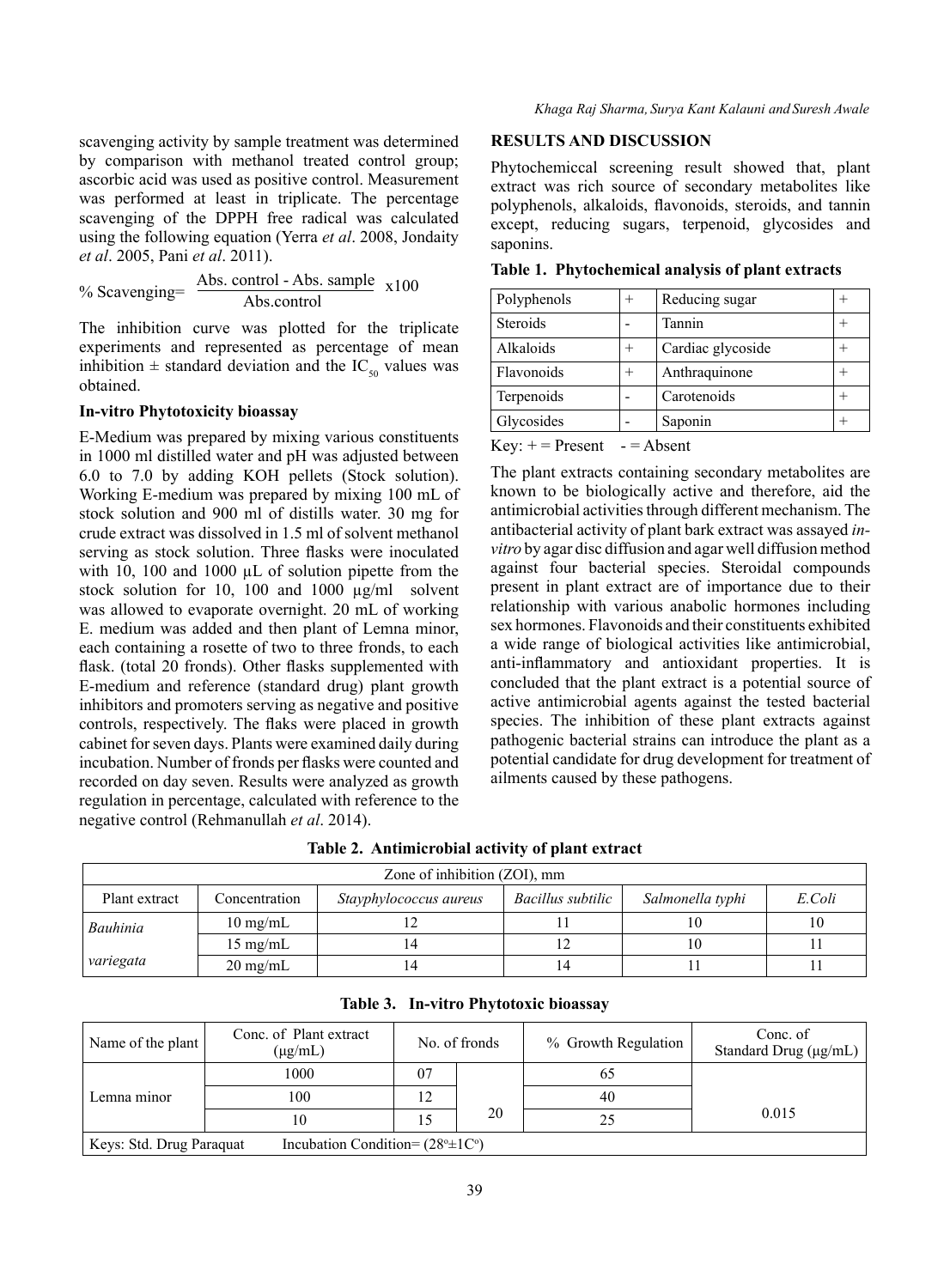*Antioxidant, Phytotoxic and Antimicrobial Activities of Methanolic Extract of Bauhinia variegata Barks*



**Fig. 1. Phytotoxic activity of different concentration of Bauhinia variegata**



#### **Fig. 2. Percentage scavenging of DPPH free radical with different concentration of plant extracts**

Antioxidants may offer resistance against oxidative stress by scavenging the free radicals inhibiting lipid peroxidation etc. Antioxidants can act by converting the unpaired electrons to paired ones. The dose dependent inhibition of DPPH radical indicates that plant extract causes reduction of DPPH radical in a stoichiometric manner. The present study was carried out to analyze the antioxidant activity of the methanolic plant extracts. The plant extract of *Bauhinia variegata* is the source of potent antioxidant with the strongest DPPH radical scavenging activity (IC<sub>50</sub> = 6.48±0.08 µg/mL) whereas standard ascorbic acid has  $IC_{50}$  of 45.93 μg/mL. The result showed significant total phenolic and flavonoid content in plant extract. The extract of *Bauhinia variegata,* contain high value of phenolic (156.30±0.3 mg GAE/gm) and flavonoid content  $(14.04 \pm 1.4 \text{ mg} \text{ QE/gm})$  exhibited the greatest antioxidant activity.

Bioactivity studies of two species of mimosa species showed prominent antioxidant activity. methanol extract of the bark of *Machilus odoratissima* exhibited high free radicals scavenging activity (Amit *et al*. 2012). In our study, the antioxidant capacity of this medicinal plant extract could be compared with the results of previously studied plant extract. The antioxidant capacities in mg ascorbic acid per gram for plants were *Thymus vulgaris*

(0.6±0.3), *Lavandula vera* (0.6±0.4), *Rosmarinus officinalis* (0.5±0.1), *Origanum dictamnus* (0.2±0.2), *Sideritis cretica* (0.8±0.1), *Salvia officinalis* (0.4±0.1) and *Origanum vulgare* (0.3±0.1). The result suggested that the plants extract studied in this work is the potent source of antioxidants in comparison to previous results (Zorica *et al*. 2009, Rehmanullah *et al*. 2014).

Table 4. DPPH scavenging (IC<sub>50</sub>) value, total **flavonoid and total phenolics content**

| Total flavonoid content         | $14.57 \pm 1.4$ mg QE/gm   |
|---------------------------------|----------------------------|
| Total phenolic content          | $156.30 \pm 0.3$ mg GAE/gm |
| DPPH scavenging $(IC_{\rm so})$ | $6.48 \pm 0.08 \mu g/mL$   |

# **CONCLUSIONS**

DPPH scavenging activity showed that the methanolic extract possesses the antioxidant property. The plant extract is the potent antioxidant with DPPH scavenging IC<sub>50</sub> = 6.48 $\pm$ 0.08 μg/ mL with respect to the standard ascorbic acid of  $IC_{50}$  of 45.93 μg/mL. Phenolic compounds and flavonoids have been reported to be associated with antioxidative action in biological system, acting as scavengers of singlet oxygen and free radicals. Antimicrobial assay of different concentration showed their activity towards tested organisms and found to be most biologically active. Among the tested organisms, the plant extract showed the highest ZOI  $(14\pm0.1 \text{ mm})$ for *Staphylococcus aureus*. Similarly the plant extract showed the potent activity towards the organism like *Bacillus subtilic, Salmonella typhi* and *Escherichia coli* with ZOI 14 $\pm$ 0 mm, 11 $\pm$ 0 mm and 11 $\pm$ 0 mm respectively. The sample showed moderate phytotoxic activity 65%, 40% and 25% growth regulation with number of fronds 07, 12 and 15 respectively which is comparable to the standard drug paraquat with number of fronds 20 at a concentration of 0.015 μg/ mL.

# **ACKNOWLEDGEMENTS**

The authors are thankful to Rita Chhetry, National Herbarium and Plant Resources, Ministry of Forests and Soil Conservation, Godawari, for identification of plant. The authors are grateful to the Central Department of Chemistry, Central Department of Biotechnology, Central Department of Microbiology, Tribhuvan University for providing laboratory facilities; Nepal Academy of Science and Technology (NAST) for partial financial support to Mr. Sharma, and HEJ research Institute of Chemistry, ICCBS, University of Karachi Pakistan for providing laboratory facilities for *in-vitro* phytotoxic bioassay.